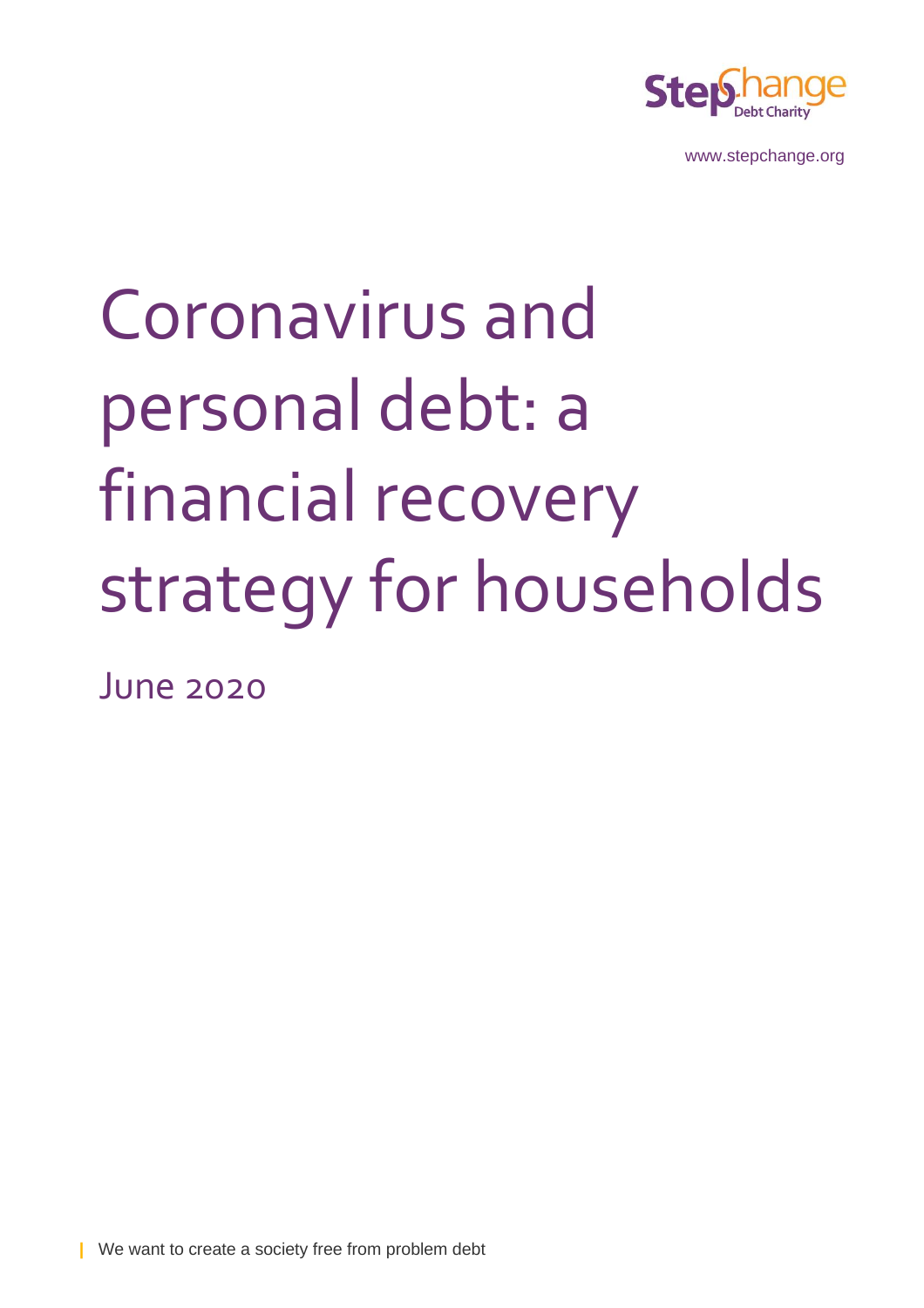

# Summary

Compared to the Great Recession, households with low- to middle-incomes entered the present crisis more likely to be facing problem debt and struggling to pay for essentials.<sup>i</sup> In December 2019, 3.2 million people in the UK were in severe problem debt and 9.8 million were showing signs of financial distress. ii

The government has implemented a series of crucial public health measures to control the spread of coronavirus that have profound consequences for the economy and household finances. The government has also put in place a series of unprecedented measures to protect incomes and businesses during the outbreak period. However, these schemes have not protected all households against loss of income.

Many households are now facing an unprecedented and prolonged income shock. StepChange commissioned national polling at the end of May, two months after the lockdown period began, to understand how household finances have been affected by the coronavirus outbreak.<sup>iii</sup> We estimate that 28% of adults, or 14 million people, have experienced a direct negative effect on their income.<sup>iv</sup>

A broad swathe of the population has been affected but those who are younger, female, are responsible for children, or in insecure work are most likely to have experienced a negative impact. Those who are less financially resilient are more likely to have been affected: of those in severe problem debt before the outbreak, 45% have been negatively affected financially by coronavirus compared to 25% of those not in financial difficulty.

We estimate that 4.6 million people negatively affected have accumulated £6.1 billion of arrears and debt, averaging £1,076 in arrears and £997 in debt per adult affected. These figures reflect the situation as of late May and are likely of increase substantially before the lockdown is fully phased out; a process that remains uncertain.

Since the beginning of the coronavirus lockdown period, 2.8 million people have fallen into arrears: most frequently utilities (1.2 million people), council tax (820,000 people) and rent (590,000 people).<sup>vi</sup> 4.2 million people have borrowed to make ends meet, most often using a credit card (1.7 million), an overdraft (1.6 million) or a high cost credit product (980,000). Other common financial coping strategies include using savings, asking family and friends for help, applying for Universal Credit, and selling possessions.

44% of those affected with an income of less than £30,000 have fallen behind or borrowed to make ends meet compared to 25% of those with an income of £50-60,000 (and 29% with an income of £70,000 or more). Of those who have fallen behind on essentials, two-thirds (67%) have also borrowed to make ends meet.

As of late May, our polling indicates that 2.7 million people have accessed payment holidays on mortgage and credit products – 36% of those who have accessed payment holidays expect to fall behind on regular bills before the end of June.

Government support to weather the financial impacts of the coronavirus crisis has not sheltered all households. Left unaddressed, these households face living with the financial legacy of coronavirus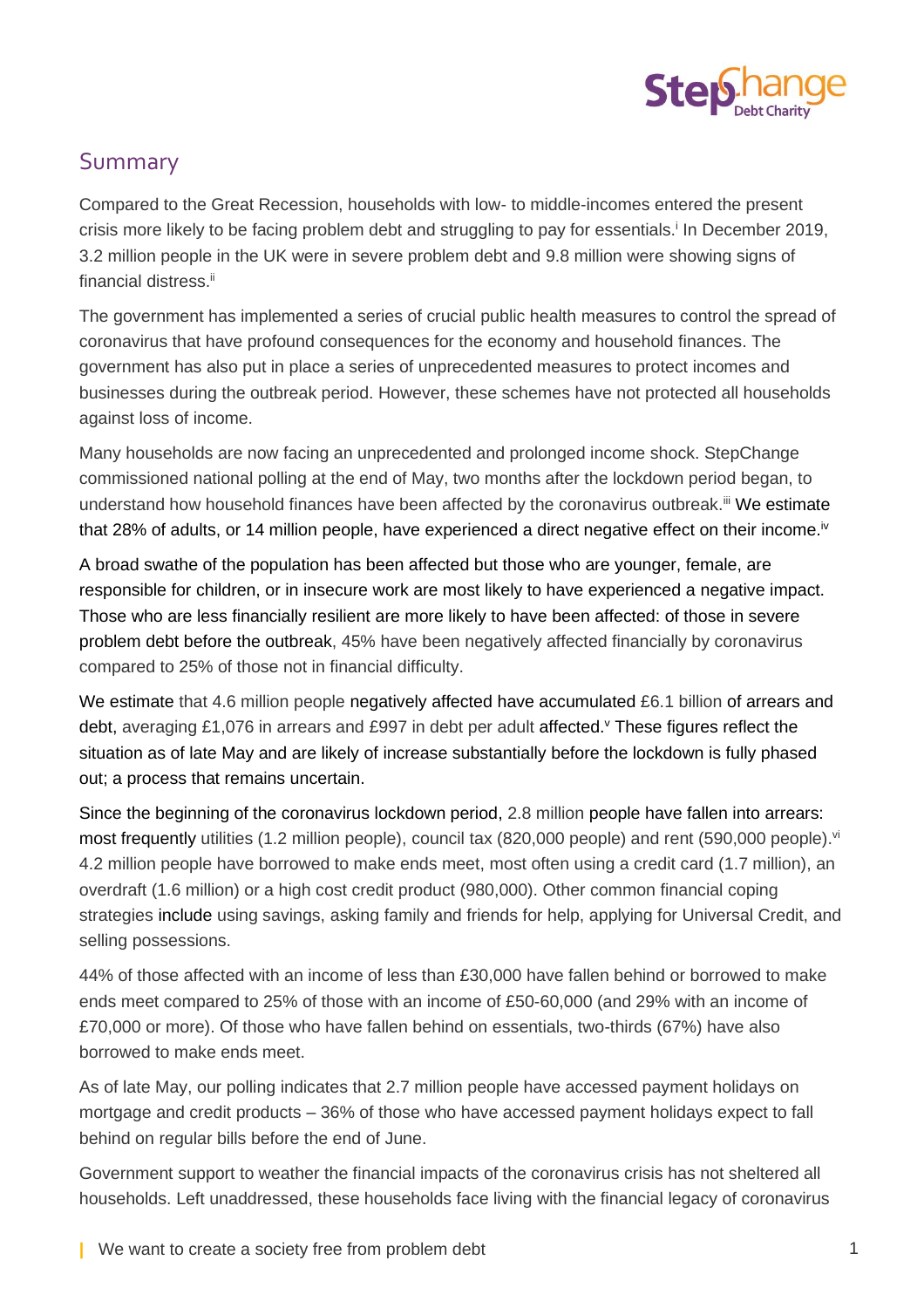

for years to come. Those affected will be exposed to housing insecurity, depressed living standards and hardship, an increase in health problems, and higher levels of unemployment. In addition to the cost to individuals and families, prolonged financial difficulty will have public costs and slow economic recovery.

Policy makers should now turn their attention to preventing this outcome through a financial recovery strategy for households addressing three priorities:

• **Households struggling with arrears and debt should be provided with strong protections against housing insecurity and unaffordable repayment demands**

Temporary measures implemented by government and regulators such as a ban on eviction for rent arrears and credit repayment holidays have provided a degree of respite, but these measures are time-limited (with varying degrees of protection in place across the UK).

Those in difficulty are living with the threat of housing insecurity, demands for unaffordable payment and future enforcement action.

- 1. The government must ensure that the pre-action protocol it has proposed to put in place for private rented housing provides a guarantee against eviction by amending ground 8 (section 8) and section 21 of the Housing Act, temporarily if necessary, to ensure the protocol cannot be circumvented.<sup>vii</sup> Financial support to address arrears, as outlined below, is vital to prevent subsequent housing insecurity and hardship.
- 2. The government should issue new statutory guidance requiring that local authorities put in place affordable repayment plans for council tax arrears among those affected by coronavirus before resorting to enforcement action, taking into account vulnerability and financial circumstances.
- 3. Utilities regulators should refresh post-coronavirus guidance to support people who are struggling, including the adequacy and effectiveness of payment help for low income households and vulnerable consumers.
- 4. The Financial Conduct Authority (FCA) should extend the window for payment holidays for unsecured credit products for three months in line with mortgage payment holidays. As payment holidays come to an end, the FCA should work with stakeholders to quickly bring together a package of 'next steps' protections offering those negatively affected by coronavirus a safe route out of temporary difficulty, including where needed coordinated support and a repayment pathway that allows the rescheduling of repayments to an affordable level without negative credit reporting.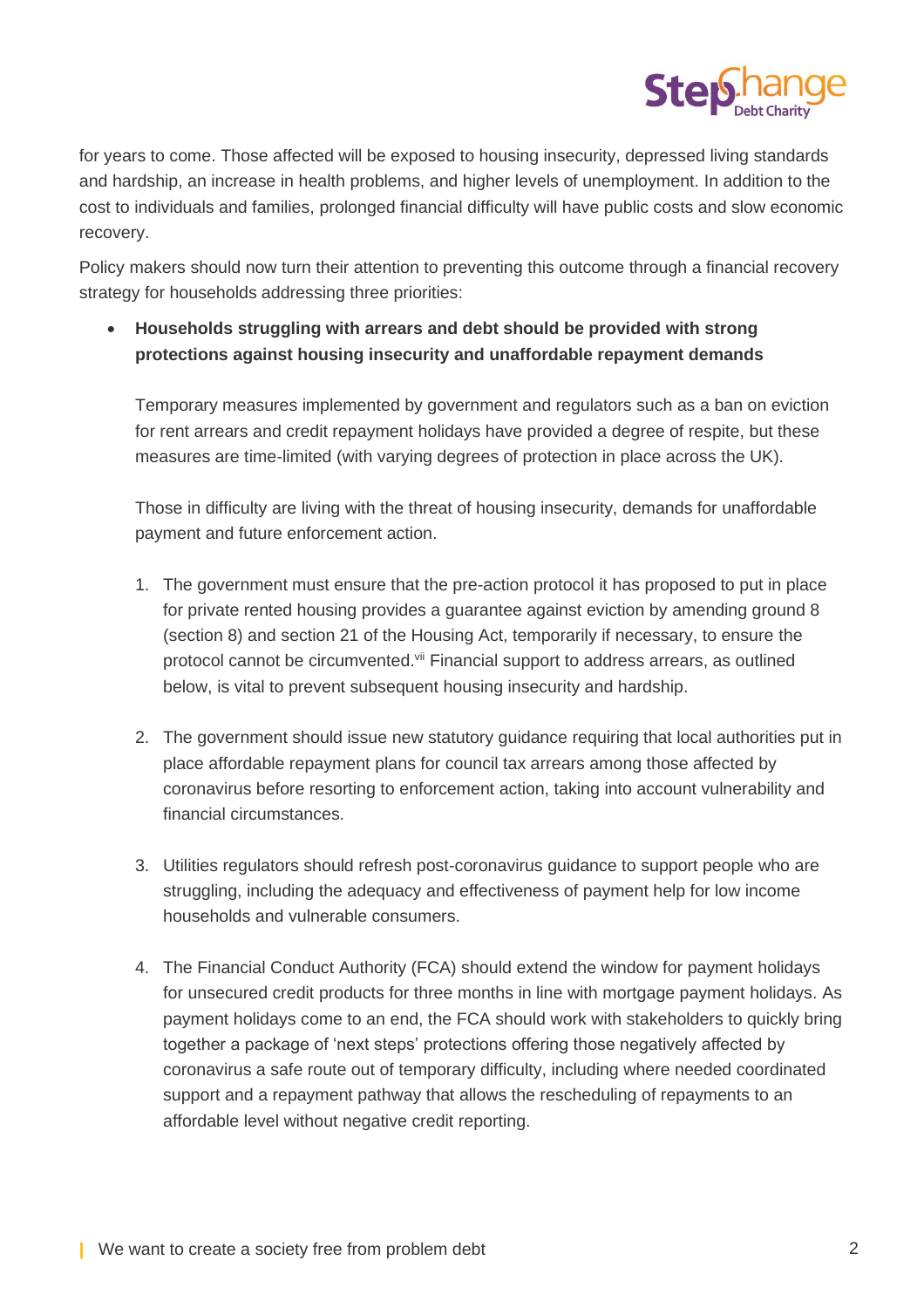

## • **Households negatively affected by coronavirus should be provided with grants to address arrears and debt accumulated to pay for essentials during the crisis**

Providing short-term relief against eviction, repayment demands and enforcement action is not enough. In many cases, this will simply defer dealing with arrears until a later date as financial difficulty builds. To provide effective protection against debt crisis, the government must provide financial support.

While there are practical challenges in providing grants to households that have accumulated arrears and debt, these challenges are not insurmountable. The government should now establish a national fund to provide grants to households negatively affected by coronavirus to repay arrears and debt accumulated to pay for essentials during the crisis.

We estimate that an effective fund would cost in the region of £5 billion. This funding would primarily benefit those who have not directly benefitted from the coronavirus income support schemes, which are expected to provide at least £50 billion in support.

## • **The government should ensure the social safety net is a source of financial resilience for struggling households**

- 1. Without sufficient income, struggling households will be unable to recover. Coronavirus has exacerbated poverty and insecurity: 17% of adults are now worried about paying for essentials such as a healthy diet and clothing appropriate for the weather later this year. StepChange has called, alongside the Trussell Trust and a coalition of charities, for urgent new emergency income protection measures, including:
	- an increase in local housing allowance to 50% of median local rents:
	- more help for families with additional needs such as those with children or someone with a disability or health problem in the household;
	- the lifting of caps such as the benefit cap and two child limit that prevent adequate support reaching households; and
	- additional funding for local authorities to provide crisis support grants to vulnerable households in financial crisis.
- 2. Half (51%) of those who have applied for Universal Credit since the beginning of the outbreak are in financial difficulty or problem debt. Universal Credit does not work well for those affected by problem debt: the five week wait and advance payments burden new claimants with debt that must be repaid through deductions that reduce the value of support. It is more urgent than ever that the government address these problems by:
	- $\circ$  turning advance payments into grants, at minimum on a temporary basis; and
	- $\circ$  suspending non-priority deductions, including advances, and using the period of suspension to reform the deductions framework in line with the fairness principles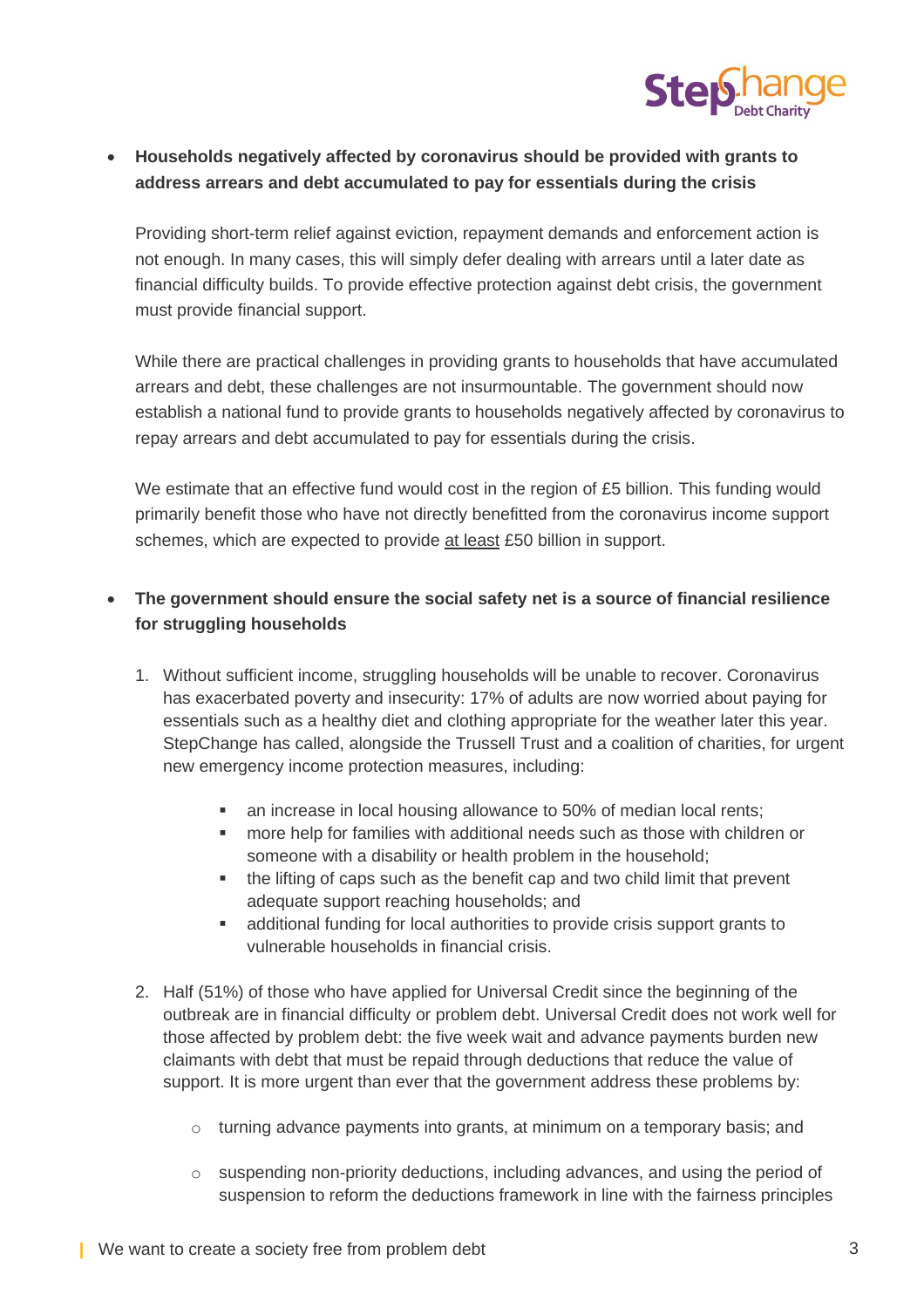

and best practice in debt management to ensure that deductions are made fairly and affordably.<sup>viii</sup>

3. Almost one million people have turned to high cost credit to make ends meet since the beginning of the crisis. Financial support through the social security system and local crisis grants are central to preventing distress borrowing, but the need for safer alternatives to high cost credit is more pressing than ever. The government should act quickly to extend access to Universal Credit budgeting advances (while ensuring repayment terms are flexible and affordable) and accelerating work to develop a national no-interest loan scheme.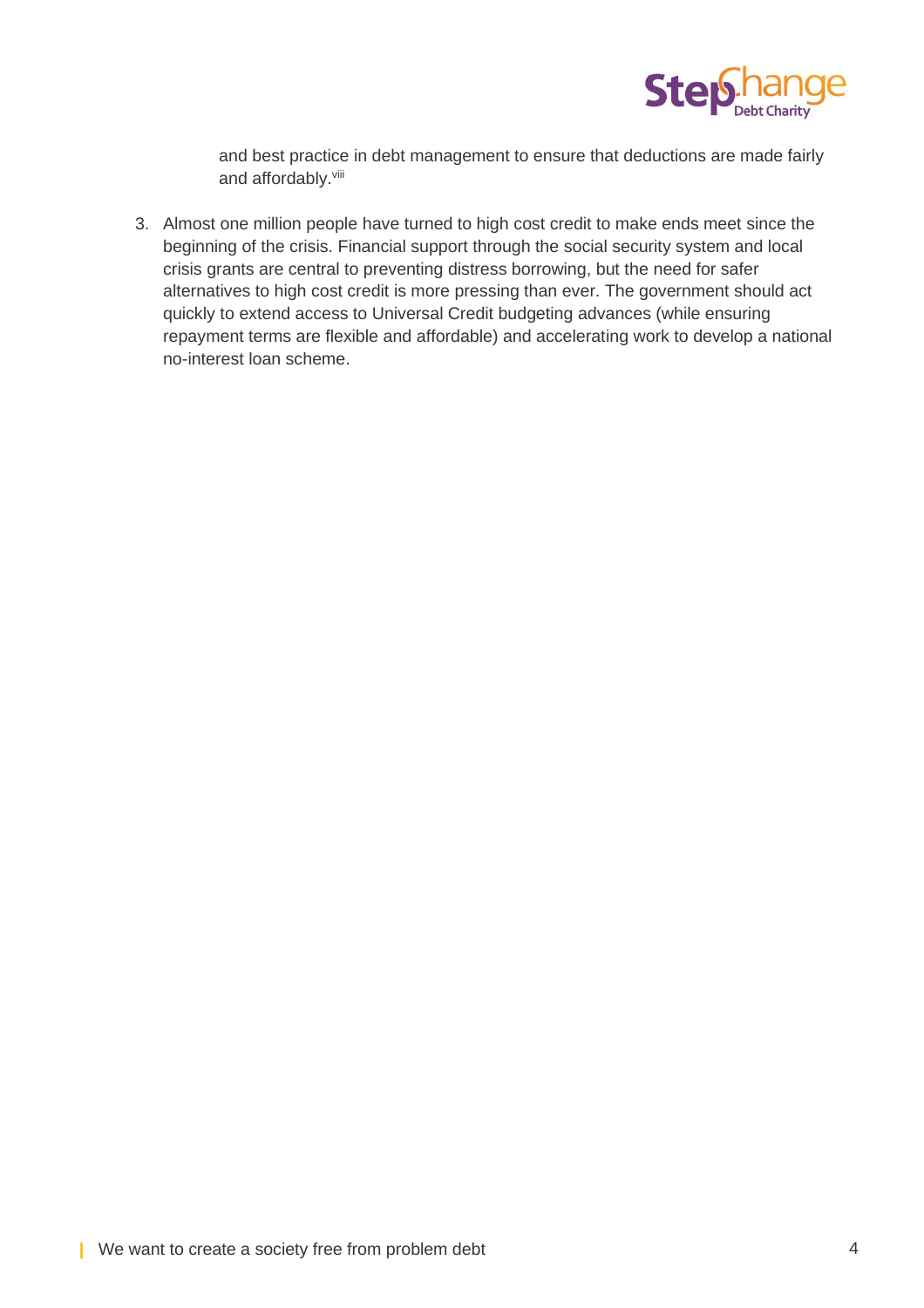

# The impact of the coronavirus outbreak on problem debt

Prior to the pandemic, many UK households were not positioned to weather a sudden downturn. In 2017, the FCA's *Financial Lives* research indicated that 35% of individuals in the UK lacked financial resilience and are either 'surviving' or 'in difficulty'.<sup>ix</sup> Recent ONS figures suggest around 25% of working households could not cover a 25% reduction in income for three months (rising to 40% for employees in the lowest income quintile).<sup>x</sup> StepChange research has shown that those most exposed to problem debt as a result of income shocks are those with low levels of financial resilience. $x_i$ 

We estimate that 28% of GB adults (approximately 14 million people) have been negatively affected financially by coronavirus to date.<sup>xii</sup> Around one third of this group (30%) were showing one or more sign of financial distress (25%), such as missing a credit repayment, or were in severe problem debt (5%) at the onset of the pandemic. Looked at from another perspective, of those in severe problem debt before the outbreak, 45% have been negatively affected financially by coronavirus. This compares to 40% of those showing signs of financial distress and 25% of those not in financial difficulty.

This pattern reflects the greater risk of an income shock linked to the impact of coronavirus among certain groups.<sup>xiii</sup> Early analysis of 'shutdown' sectors and roles that cannot be continued through home working (or due to childcare responsibilities) indicates that the sectors most affected are service industries like retail, hospitality (restaurants, pubs, cafes and hotels) and wholesale. In some sectors that have not shut down, such as construction and manufacturing, some workers are nevertheless exposed to furloughing or an immediate loss of income or employment due to the effect of the shutdown on demand.

Many working parents are affected because they must provide full time home care for children. Xiv This responsibility may fall on both fathers and mothers, but patterns of care and income (the latter of which will influence the most pragmatic choice for couple parents to make) suggest women are far more likely to take this responsibility. Parents may also be directly affected: one third of single parents and one fifth of couple parents work in a shutdown sector.<sup>xv</sup>

These patterns mean that, while a wide swathe of people have been affected, those who have experienced an income shock are more likely to be younger, to be in low paid and/or insecure work; and to be female. We find evidence of these patterns in our national polling: for example, 63% of those negatively affected are aged between 18-49, with 18-24 year olds nearly twice as likely to have been affected as those aged over 65. Eighty-four per cent of those working a zero hours contract, and 71% of those with a temporary contract have been negatively affected compared to 40% of those with a fixed term contract. Thirty per cent of women report being negatively affected financially compared to 26% of men.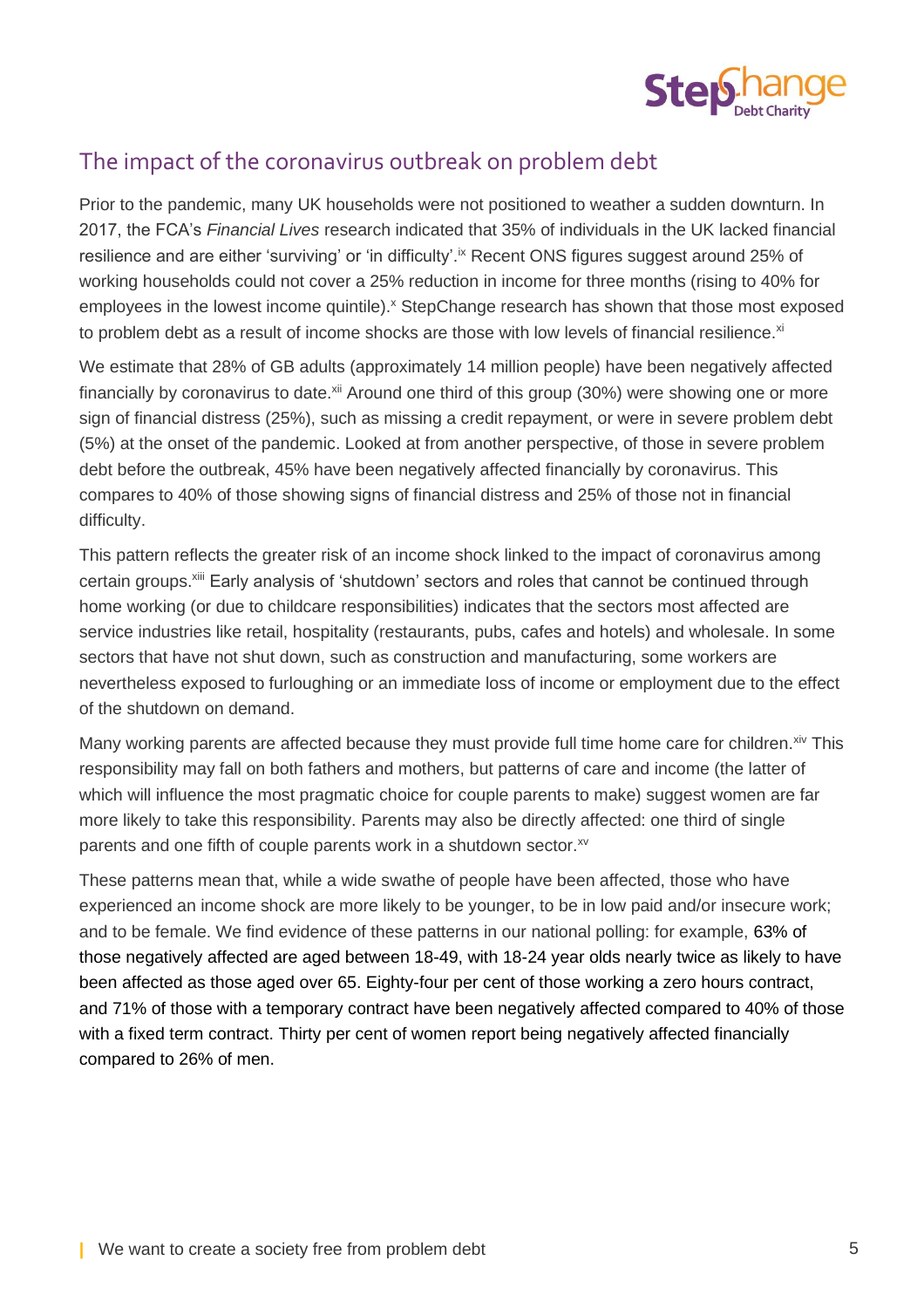



*Groups negatively affected financially by coronavirus by employment category* <sup>xvi</sup>

There are some differences among those affected by housing tenure: 36% of private sector renters report being affected compared to 31% of those who hold a mortgage—a worrying finding given the comparative lack of protection for those who rent. Among families with dependent children, 31% of single parents and 39% of couple parents report being affected compared to 31% of single adults. Parents with non-dependent (older) children were less likely to be affected: 22% of couples and 20% of single adults.

#### *Coping strategies*

The economic dislocation caused by coronavirus is sending a shockwave through already precarious household incomes. The impact will vary depending on the starting point and the nature of the shock experienced by each household.

Our polling indicates that the most common financial coping strategy among those negatively affected is to borrow to make ends meet (26%), followed by using savings (23%), asking family and friends for help (11%), applying for Universal Credit (9%), and selling possessions (8%).

In total, 4.2 million people negatively affected by coronavirus report having borrowed to make ends meet since the start of the crisis, accumulating an estimated £3.3 billion in debt. The table below sets out the most common forms of credit used by those who have borrowed. Consumer credit is the most common form of borrowing, followed by family and friends and publicly supported options such as budgeting loans. While a minority have used any individual form of high cost credit, cumulatively, 980,000 people have used at least one form of high cost credit. 'Mainstream' credit such as credit and store cards can carry high interest charges and will become high cost if borrowers are not able to repay the outstanding balance promptly.<sup>xvii</sup>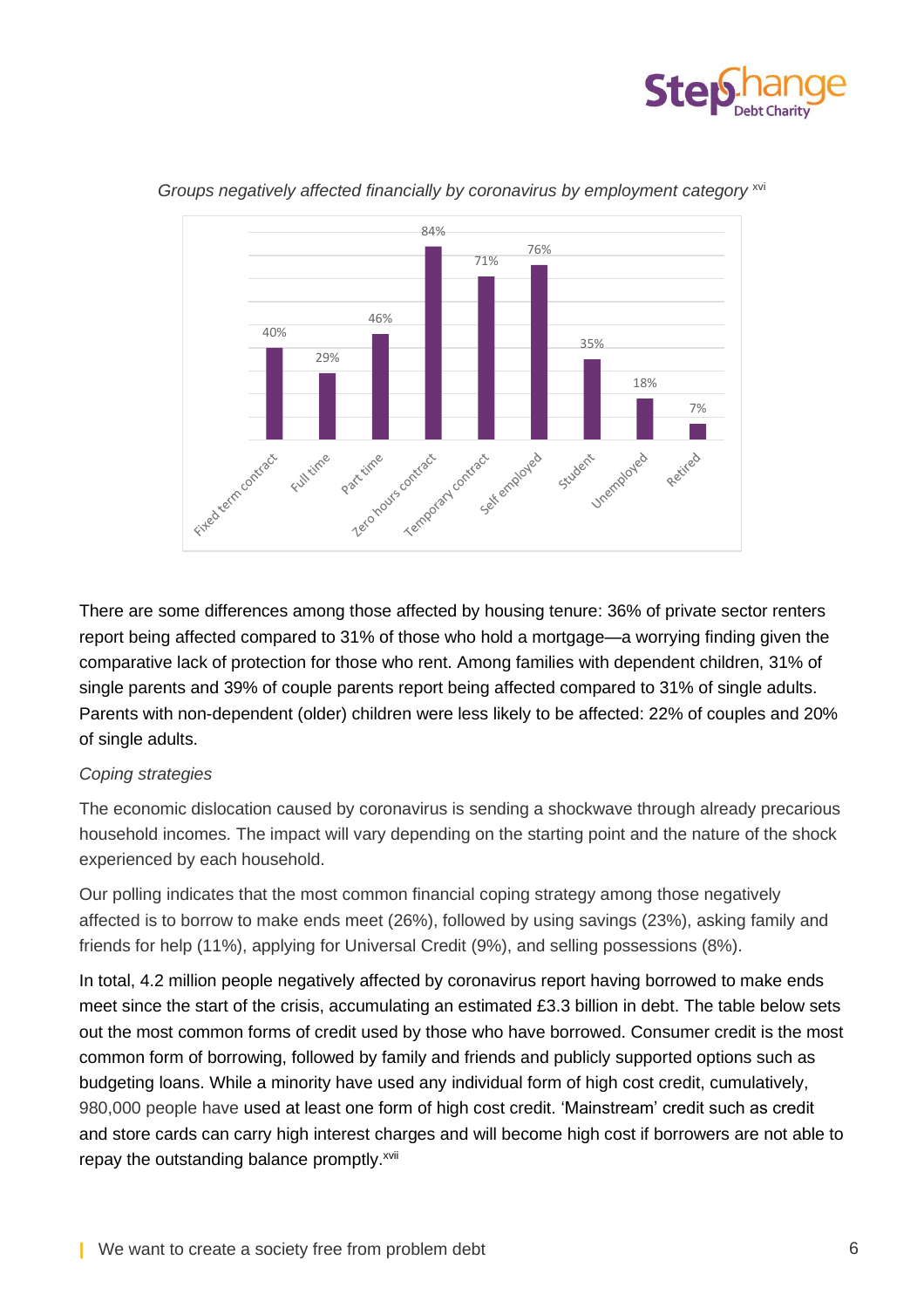

| Loan type                                  | $\%$ |
|--------------------------------------------|------|
| Credit card                                | 26%  |
| Overdraft                                  | 24%  |
| Family and friends                         | 17%  |
| Catalogue credit                           | 7%   |
| Universal Credit advance or budgeting loan | 7%   |
| Personal loan                              | 4%   |
| Store card                                 | 4%   |
| Payday loans                               | 2%   |
| Rent to own                                | 2%   |
| A loan from a local authority              | 2%   |
| Unlicensed lender ('loanshark')            | 2%   |
| Other                                      | 2%   |

#### *Borrowing by loan type among those affected by coronavirus*

One if five (19%) of those negatively affected financially by coronavirus has fallen behind on regular bills: we estimate that 2.8 million people have acquired £2.8 billion of arrears. Most commonly, this is a utility bill (electricity, gas, water or telecoms – 1.18 million people), council tax (817,000 people), rent (590,000 people) or a credit card repayment (570,000 people). A further 5% of those negatively affected by coronavirus (580,000 people) who have not fallen behind expect to do so by the end of June.

The table below sets out estimates of the amount of borrowing and arrears among those affected by coronavirus who have fallen behind or borrowed to pay for essentials. We estimate that the average amount borrowed among households affected as of 19 May was £997 and the average arrears £1,076.xviii



*Amounts of arrears and debt since the beginning of the lockdown period among those negatively affected by coronavirus*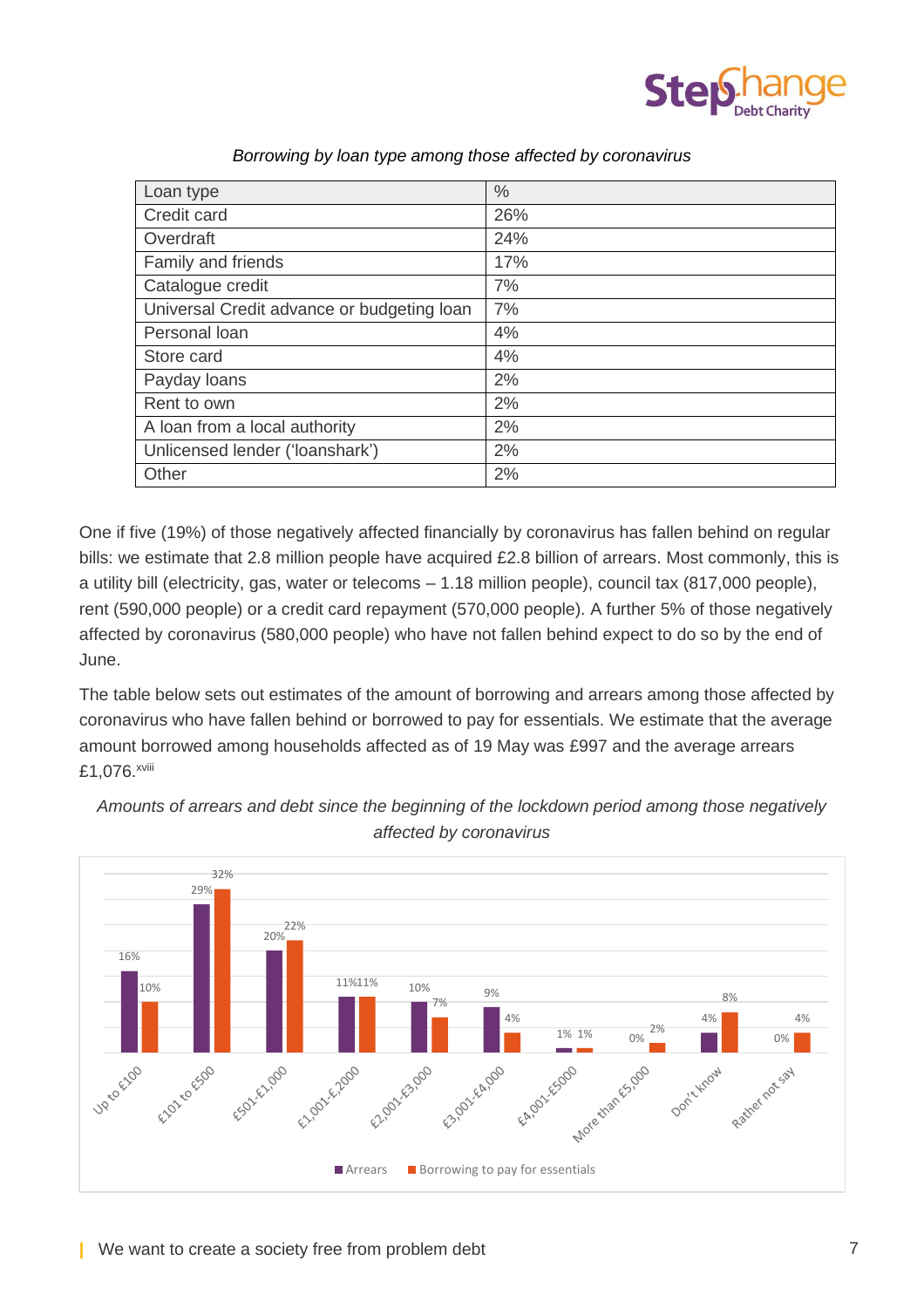

A further indicator of financial difficulty is the number of people who have taken up payment holidays. As of 19 May, our polling indicates that 2.7 million people have taken some form of payment break, with 1.5 taking a mortgage holiday and 1.2 million a consumer credit payment holiday. (Recent figures provided by UK Finance suggest payment holidays have now been provided for 1.5 million credit card and personal loan products.)<sup>xix</sup> In our polling, nearly half a million people report that they have asked a lender for a holiday or reduced payments but not received them.

Of those who have taken (and accessed) a payment holiday, 26% were already in problem debt at the beginning of the outbreak (and a further 12% were showing signs of financial distress). Of those who have taken a payment holiday, 36% expect to fall behind on regular bills before the end of June.

One in ten renters (11%) has fallen behind on rent since the beginning of the outbreak (this compares to less than one in twenty mortgage holders). Of this group, 27% report that their landlord has been in touch to request rent as usual, while 10% report that their landlord has offered a rent reduction. Six per cent of those behind on their rent (35,000 people) say their landlord has informed them they expect to begin eviction proceedings when this is possible.

In line with nationally reported figures, our polling indicates over two million people have applied for Universal Credit since the beginning of the outbreak. Of those who had applied for Universal Credit, 46% had applied for an advance payment; however, 29% of those who had applied for an advance had not received one.

#### *Post-crisis financial pathways*

The structure of government intervention will shape the impact of the crisis on problem debt. The government has acted to protect incomes directly through the Coronavirus Job Retention Scheme and the Self Employment Income Support Scheme, and indirectly through a number of grant and loans schemes for businesses such as the Bounce Back Loan scheme. Increases in support through Universal Credit will benefit those with low incomes, although the support offered through temporary income protection schemes has been strikingly higher than standard Universal Credit payments for many.<sup>xx</sup> But the government has not protected all workers, nor all of the income of those who have experienced a fall in income due to coronavirus.

Alongside direct financial support, other temporary measures have been put in place by government and regulators:

- The Financial Conduct Authority has put in place temporary guidance requiring that creditors offer three month payment holidays for those experiencing temporary difficulties.<sup>xxi</sup> These breaks exclude interest so charges will continue to accumulate where applicable. A shorter one month payment deferral *with* interest suspension has been put in place for short-term high cost credit loans.
- All evictions and new court actions pursuing possession have been suspended and a three month notice period imposed—further eviction proceedings could not occur until August at the earliest. (In Scotland, the notice period has been extended to six months where the reason for arrears relates to coronavirus.)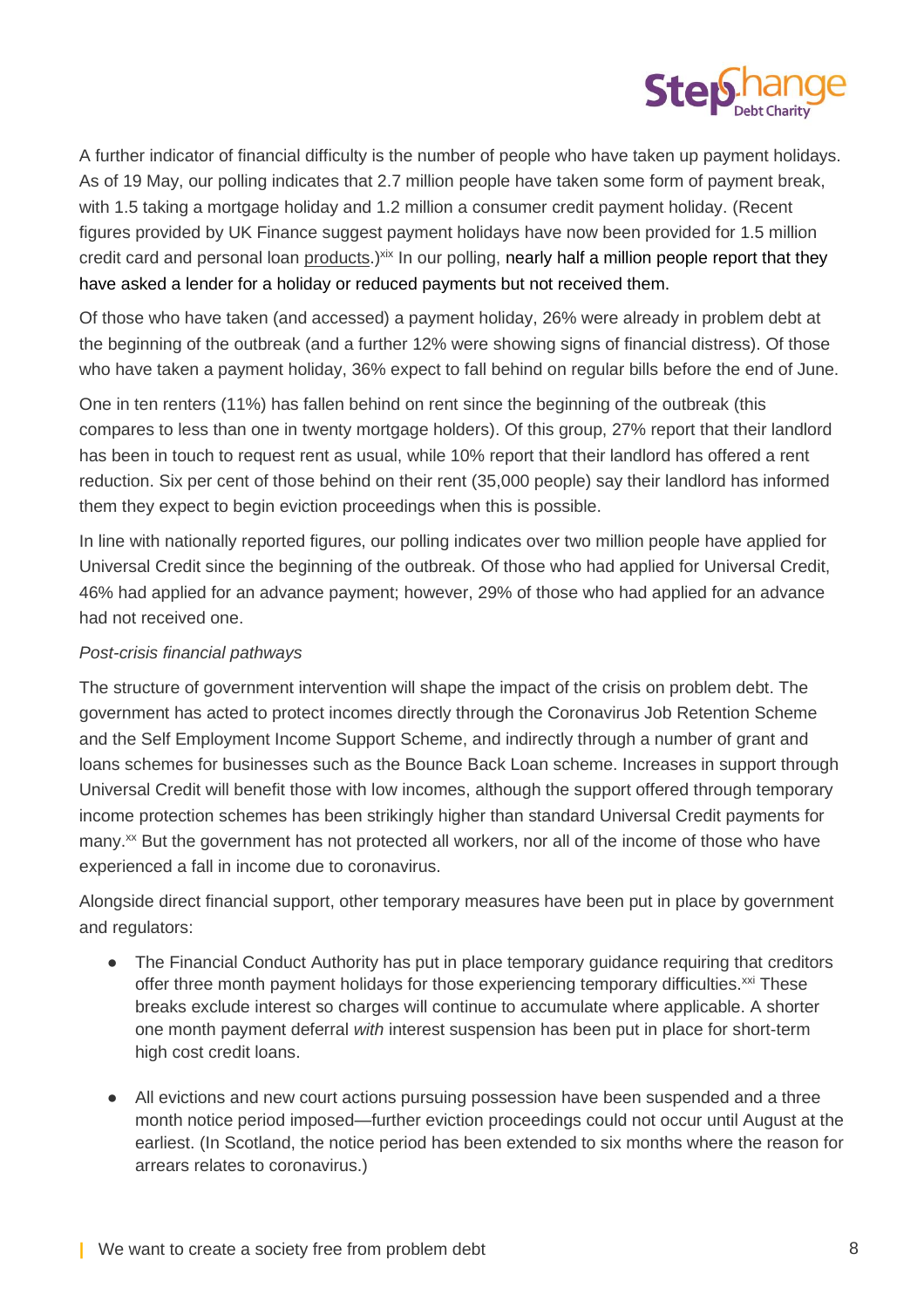

- Emergency packages have been agreed by the government with utility suppliers, including energy, water and communications, ensuring continuity of supply and supporting people experiencing financial difficulty.
- Bailiffs in England and Wales are not able to visit premises during the emergency period, although they may pursue debts remotely (through correspondence and over the phone.)
- In Scotland only, the period in which enforcement to pursue debt repayments cannot be pursued has been extended from six weeks to six months (and the restriction on benefitting from this protection more than once in a year removed). Additional flexibilities have also been agreed for Scottish debt solutions, including an increased maximum debt threshold and reduced fee for the Minimal Assets Process, and reduced bankruptcy fees.

Once the period of social distancing ends, most households are likely to see a return to relative normality. However, unemployment and household incomes may recover slowly and some households will continue to struggle with ongoing payments and increased debt burdens.

Our polling indicates that a substantial number of households have already experienced serious financial difficulty linked to coronavirus. Temporary measures such as payment holidays and the ban on evictions are also delaying and disrupting the transmission of income shocks into financial difficulty. As household resources are exhausted and temporary relief measures expire, more households will experience difficulty or an increase in the severity of financial problems.

Those who have been negatively affected by coronavirus can be segmented into broad groups illustrating relative financial fragility and potential future pathways:

- **In problem debt pre-crisis** (700,000 people): Those who were in severe problem debt precrisis.
- **In financial difficulty pre-crisis** (3.4 million people): A wider group of people were showing some sign of difficulty pre-crisis.
- **New struggling** (970,000 people): Those who were not in financial difficulty pre-crisis but have since fallen behind (or expect to) or have borrowed to pay for essentials.
- **Growing financial fragility** (2.4 million people): This group has been affected negatively but was not in difficulty pre-crisis and has not fallen behind or borrowed; however, they are worried that they will struggle financially later this year.
- **Coping** (6.7 million people): Those who have been affected negatively by coronavirus but have not shown any indication of financial distress and do not expect to struggle later this year.

These groups will now have different needs: some will simply need limited help from individual creditors and providers through rescheduling of payments; those who have acquired multiple arrears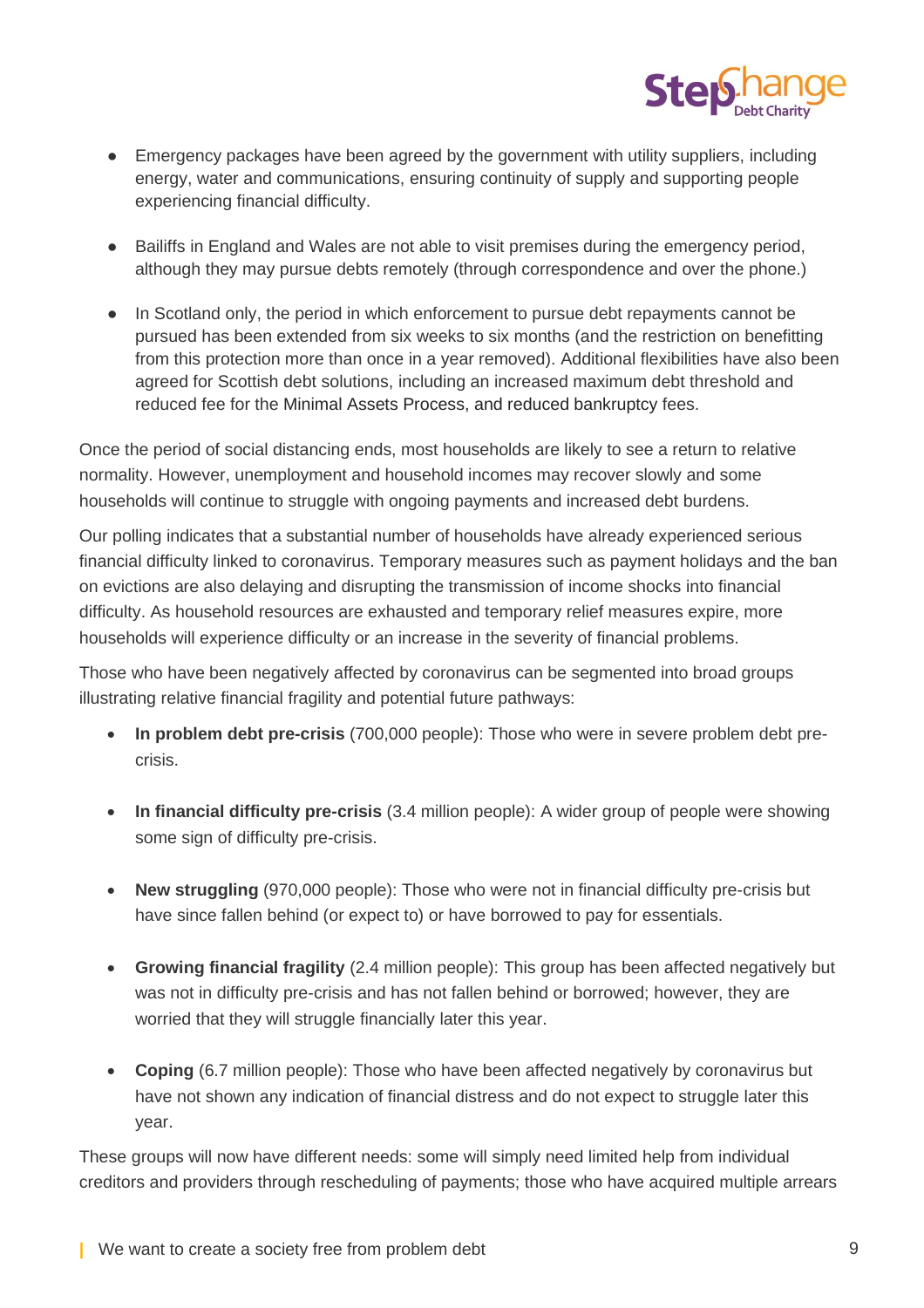

and debts will need co-ordinated help and repayment plans; and those now in serious difficulty (or who were already in difficulty) will need debt advice.

How relief measures are phased out and what further measures are taken to support incomes will be crucial in dictating the impact of the crisis on households and the extent of financial difficulty and problem debt in the post-crisis period. The final section of the briefing note examines what more can be done to ease financial difficulty and prevent harm to the households affected.

#### **Illustrative case studies**

The two following case studies examine in more detail what the reality of managing finances is for households struggling due to coronavirus.

*Couple with two dependent children*

Helen and Paul are a couple with two children aged 8 and 3. Paul works on a zero hours contract while Helen cares for the children. They live in a privately rented two bedroom apartment in London and receive Universal Credit. With considerable debts, their finances were in a precarious position before the crisis. Having purchased various white goods through hire purchase agreements, they have a large outstanding balance and hefty weekly payments. They make minimum payments on a credit card which they used to cover living expenses during a period when Paul was out of work. They also have water and energy arrears from this period. Paul's hours have been reduced by 75% since the outbreak. As a result of the benefit cap, their Universal Credit payment is actually reduced despite a dramatic fall in earned income.



#### *Helen and Paul's disposable income*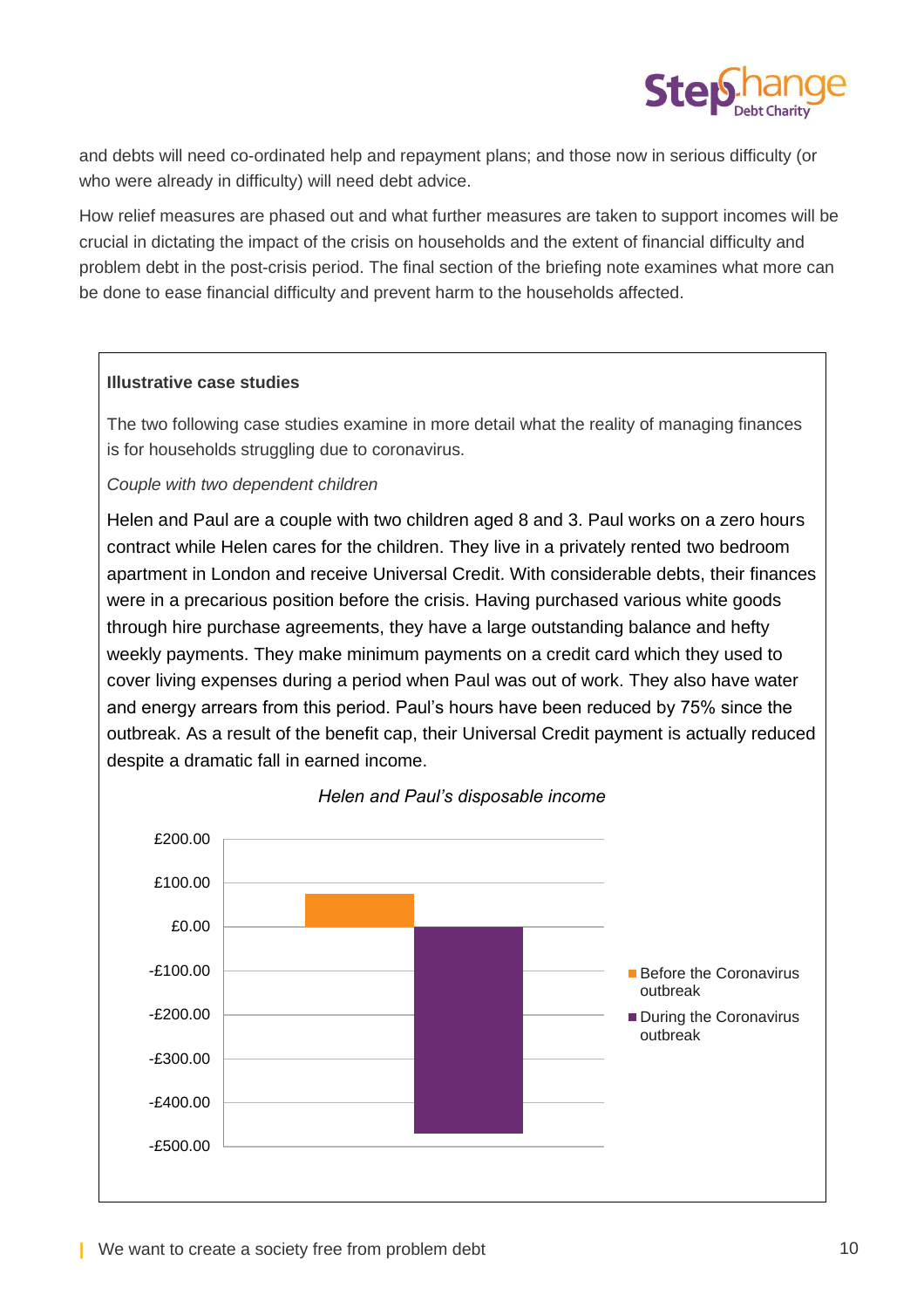

Over a hypothetical three-month period when restrictions are in place, Helen and Paul are forced to use their credit card to pay for essentials. They benefit from the FCA's payment freezes, but interest accrues during the lockdown on all their credit products meaning they are in deeper trouble as they emerge from the crisis.

After missing a monthly council tax payment, they become liable for their full bill. As it stands, when the pause on enforcement action ends councils will be able to pursue this using their normal methods. The council gets a liability order and passes the debt onto bailiffs. The bailiff firm sends them a letter and they are charged a compliance fee. If they don't get in touch to make a payment within two weeks, bailiffs visit and further charges will be added. Although their energy and water suppliers have shown understanding, Helen and Paul are worried about being disconnected as they have been unable to make their usual token payments.



### *Helen and Paul's debt and arrears*

#### *Single parent with one child*

Faye is 23 and was made redundant from her job as soon as social distancing measures were implemented. She was working full time earning the National Living Wage. She claimed Universal Credit and had managed to build up a small pot of savings. She lives alone with her two-year-old daughter.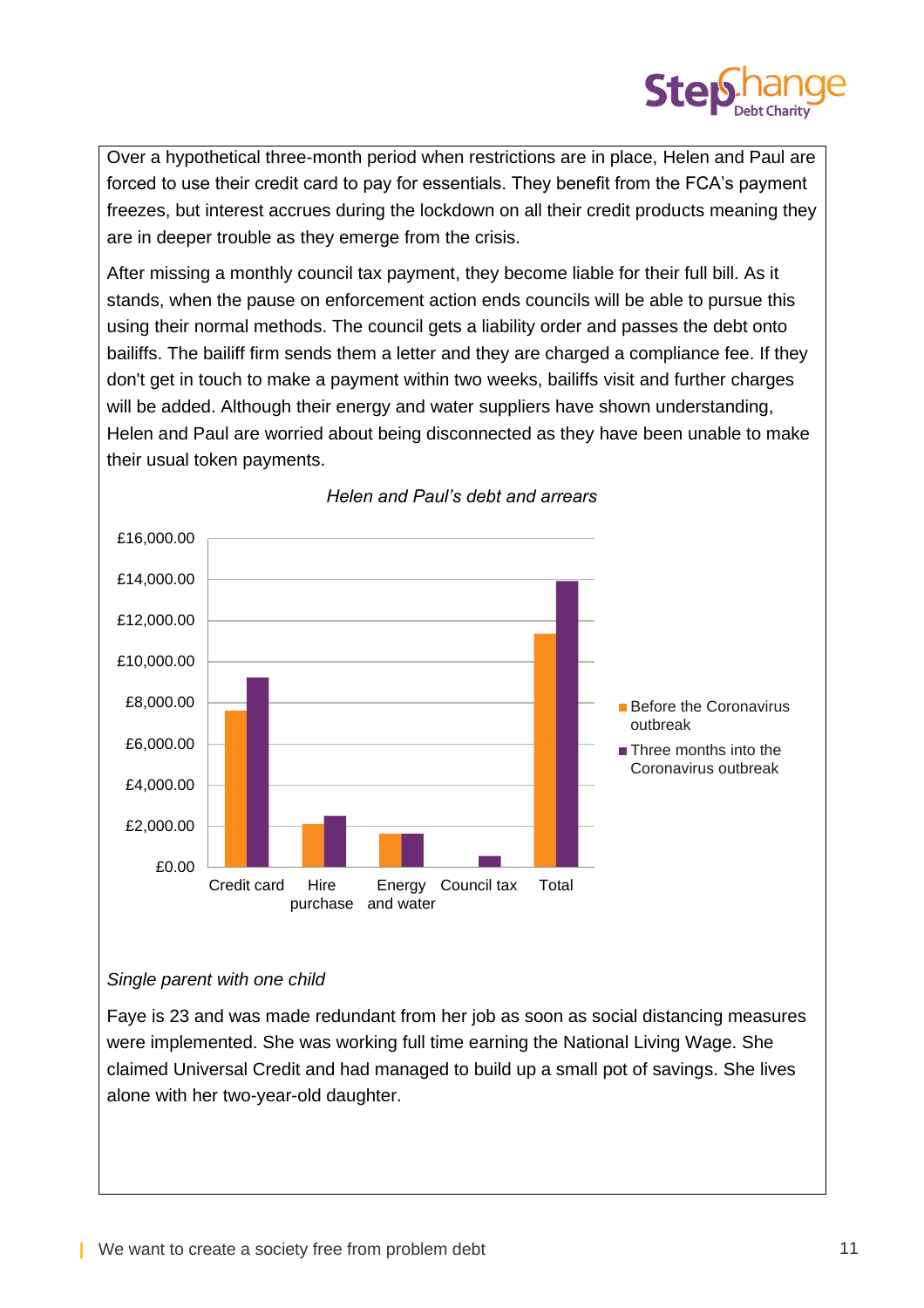



Faye's March paycheck will cover rent and living costs for April but after that her situation becomes more uncertain. Her Universal Credit allowance doesn't flex with her loss of earnings and she is forced to use her savings to cover rent. By May, she has had to dip into an overdraft to cover rent and living costs. Wary of this overdraft building up, in June she falls behind on her rent. Although she benefits from a £500 interest free overdraft, by the time social distancing measures are eased in June she has lost her savings and built up considerable debts. Faye is now dependent on the sympathy of her landlord to avoid being evicted from her flat and needs support to return to work quickly otherwise she won't be able to pay her rent and cover living expenses going forward.

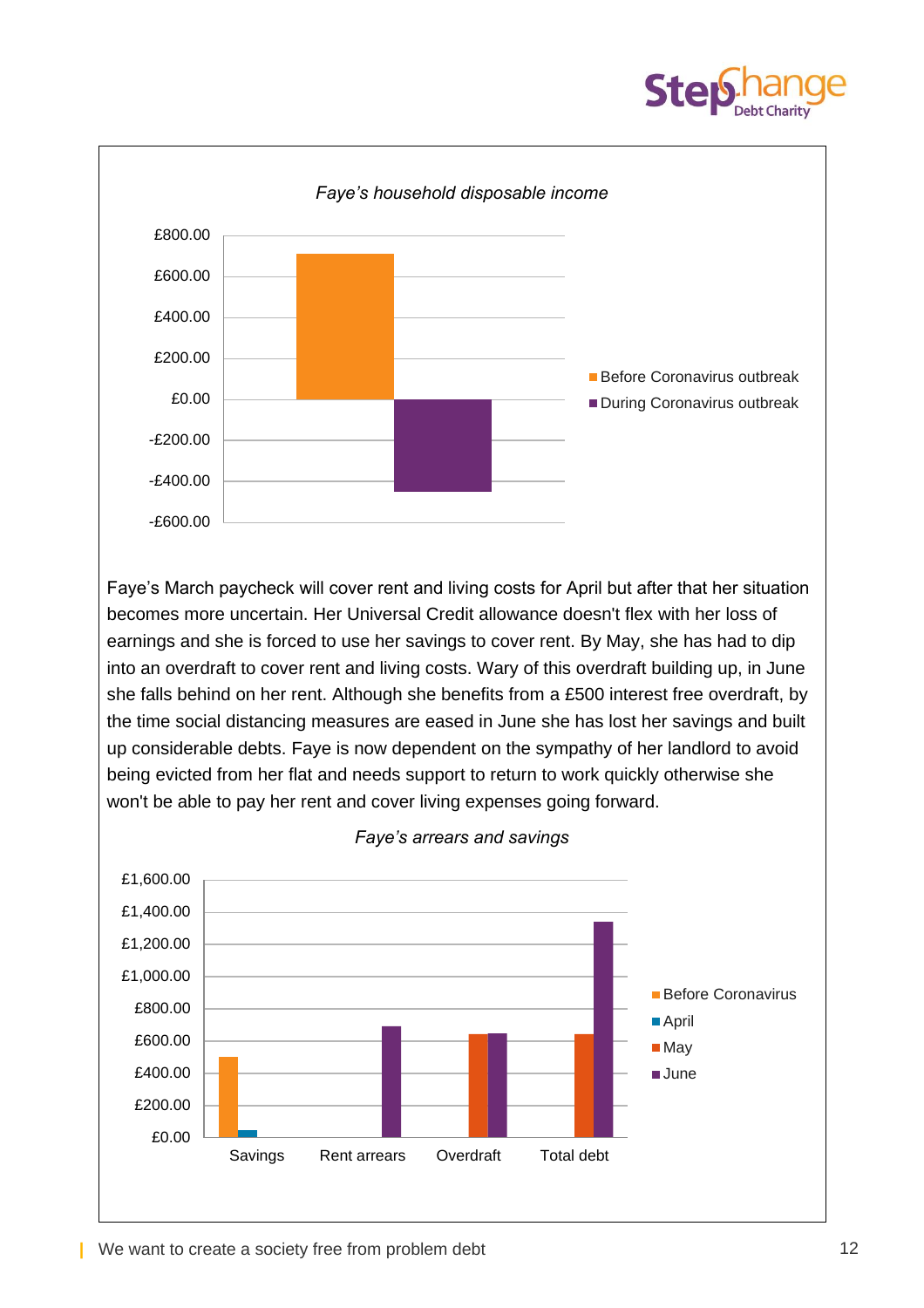

# Preventing a coronavirus household debt crisis

Coronavirus has imposed an unprecedented income shock on UK households. The government's early economic measures to protect household finances during the coronavirus outbreak have not sheltered all from difficulty. There has already been a significant increase in financial difficulty as households fall behind or borrow to make ends meet; many more expect to do so in coming months.

There are significant costs to the public in worse economic and health outcomes of deep and prolonged financial difficulty. Without further support, those affected will be exposed to the negative effects linked to problem debt including housing insecurity, depressed living standards and hardship, an increase in health problems, and higher levels of unemployment.<sup>xxii</sup>

Further action is also imperative to ensure that those who have been negatively affected are treated fairly. The government has acted quickly to invest an unprecedented sum to prevent a much deeper economic crisis, but this support has not been distributed equally nor, unsurprisingly given the need for rapid intervention, in all cases been carefully targeted. It is now apparent that many of those who have not been protected will experience the most acute difficulty.

How the government and others treat those struggling with debt due to coronavirus will be a bellwether of the extent to which the crisis has been faced collectively. If some households face a prolonged and steep pathway to resolving arrears and debt accumulated during the crisis while others return relatively soon to 'business as usual', there is a risk of a pernicious sense of injustice in the post-crisis period.

A financial recovery strategy for households, coordinated by government, is urgently needed. This should consist of three priorities:

## **Households struggling with arrears and debt should be provided with strong protections against housing insecurity and unaffordable repayment demands**

Repayment pressures on households come from three principle sources: rent payments, council tax and credit products:

1. *590,000 renters have fallen behind and will be worried about eviction.* Once the temporary ban on evictions lifts, those renting and in arrears will be faced with an acute pressure to make unaffordable repayments or lose their home.

The government has indicated that it will put in place a pre-action protocol that would require landlords to seek to arrange repayment before pursuing eviction. As it stands, the government will be relying on landlords to show compassion and flexibility in their treatment of those who have built up arrears during the crisis. Our evidence is that this flexibility could be in short supply: 27% of renters who have fallen behind report that their landlord has been in touch to request rent as usual compared to 10% who report that their landlord has offered a rent reduction. Not all landlords can themselves afford to offer rent relief.

The government should ensure that the pre-action protocol it puts in place for private rented housing requires affordable repayment plans and provides a guarantee against eviction by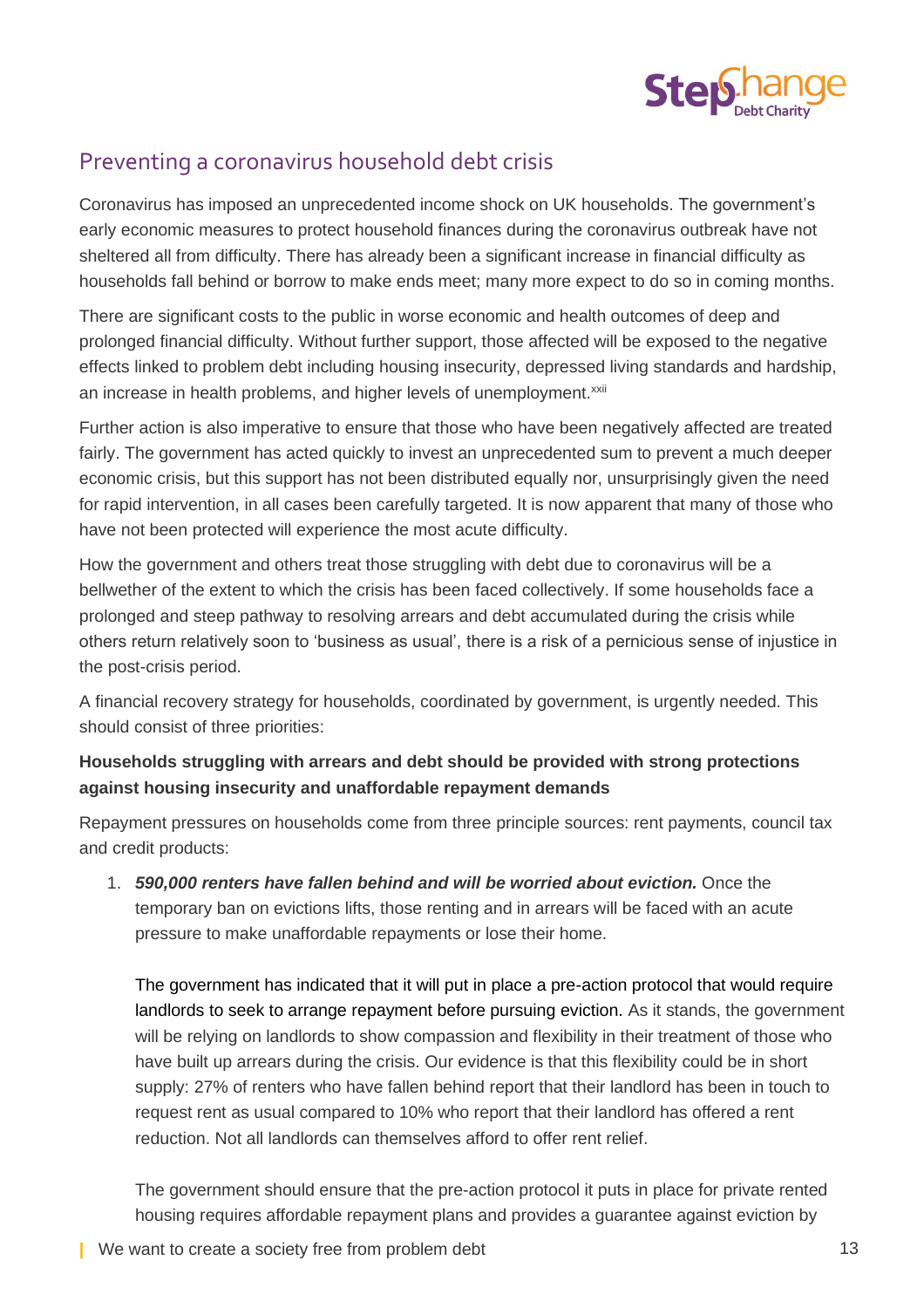

amending ground 8 (section 8) and section 21 of the Housing Act, temporarily if necessary, to ensure the protocol cannot be circumvented.<sup>xxiii</sup> To be effective, the government must, as noted below, combine this protocol with financial support.

2. *820,000 people have fallen behind on their council tax bills.* Council tax debt will form an urgent problem for those in arrears because legislation requires that arrears are referred promptly to court. While local authorities have some subsequent discretion, this is limited and relatively blunt enforcement protocols operated by many councils will lead to demands for unaffordable payment and, in England and Wales, the use of bailiffs.

The government should now issue statutory guidance, amending regulations where necessary, requiring that local authorities put in place affordable repayment plans for council tax arrears among those affected by coronavirus before resorting to enforcement action, taking into account vulnerability and financial circumstances.

- 3. *1.2 million people have fallen behind on one or more utility bills.* We were seeing an increasing number of people seeking help with utility debts before the coronavirus crisis, highlighting the difficulties many household face meeting payments for essential services. Utility regulators will need to ensure that firms review and refresh their debt management policies to support people who are struggling, including the adequacy and effectiveness of payment help for low income households and vulnerable consumers.
- 4. *2.7 million people have accessed payment holidays.* The FCA's work to introduce temporary payment holidays has delivered accessible and effective help, reducing payment burdens without seriously impairing credit files.

We welcome the recent extension of the window for mortgage payment holiday applications to 31 October, allowing people to extended payment holidays by up to three further months, and extending the prohibition on mortgage repossessions. The FCA should now also extend the application window, and period of help available through repayment holidays for consumer credit (including extending high cost short-term credit payment holidays).

Even with this extension, we expect a large number of people will continue to need support when payment holidays come to an end. StepChange's recent *Life Happens* report found that without access to clear and effective help, people used coping strategies like borrowing to keep up with payments; our evidence shows many people are already doing so in response to financial pressures linked to coronavirus, significantly increasing the chance that people will fall into problem debt.

The FCA should now support the development of the next steps of support as payment holidays come to an end. Those who come out of payment holidays before their incomes are fully recovered and with deferred repayments due will need support including: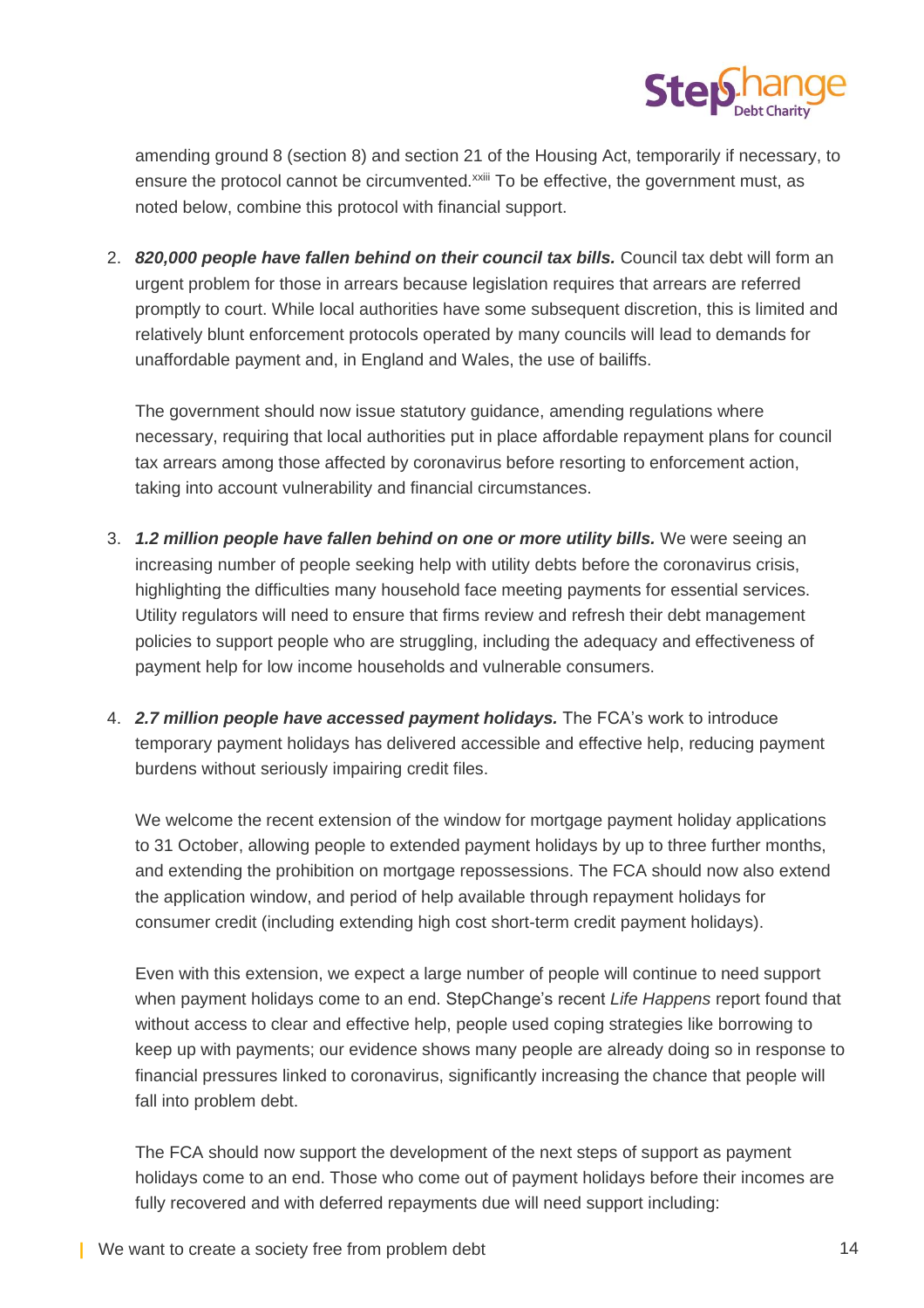

- time to clear deferred payments and, for some, reduced payments for a temporary period;
- protection from enforcement and collection action that may otherwise destabilise their financial situation (the need for which is already embedded in FCA rules and the forthcoming Breathing Space and Statutory Dept Repayment Plan schemes);
- reassurance that their credit record will not be affected so that this is not a barrier to seeking help;
- protection to ensure further interest and charges do not create an unmanageable debt burden; and
- co-ordination for those with debts with multiple lenders.

Collectively, this means that many will benefit from the 'customer view' approach taken by debt advice providers through a debt management plan but tailored to deal with temporary financial difficulties.

None of these needs are new to credit regulation or consumer protection. The need for more time to pay is strongly embedded in existing FCA rules and consumer credit law, while the insight that collections and enforcement action can make debt problems worse and undermine recovery is embedded in the forthcoming Breathing Space and Statutory Debt Repayment Plan schemes.

The mortgage and credit payment holiday schemes have introduced a principle that credit records should not be unduly negatively affected by exceptional circumstances outside a customer's control. These circumstances and consumers' relative lack of control will not end with the payment holidays and neither should protections that are important in encouraging consumers to the right coping strategy for their temporary difficulties.

The need for protection from further interest and charges where people are in serious financial difficulties is broadly accepted (though not everywhere applied). This principle is not so clearly established (beyond initial 'breathing space' protections) where people are in temporary financial difficulties. The 'Time Order' provisions of the Consumer Credit Act provide a power for courts to re-write agreements, including interest and default charges, where it is just to do so. However, court-based consumer protection is not a practical response to the scale of coronavirus-related financial difficulties.

The FCA has already expressed concern over interest and charging practices in a number of recent areas: in coronavirus guidance on overdrafts and credit cards and on unauthorised overdraft charges; high cost short-term credit and rent to own (where the FCA was rightly concerned that vulnerable people were being asked to pay too much).

Concern about the affordability of interest and charges is also built into the responsible lending provisions of the consumer credit rulebook (CONC 5). Charging consumers default interest on deferred payments is effectively the same as new lending, except there is prima facie evidence of affordability problems. Public policy would not want lenders to profit from people's misfortune, so there is a balance to be struck between recognising the need to keep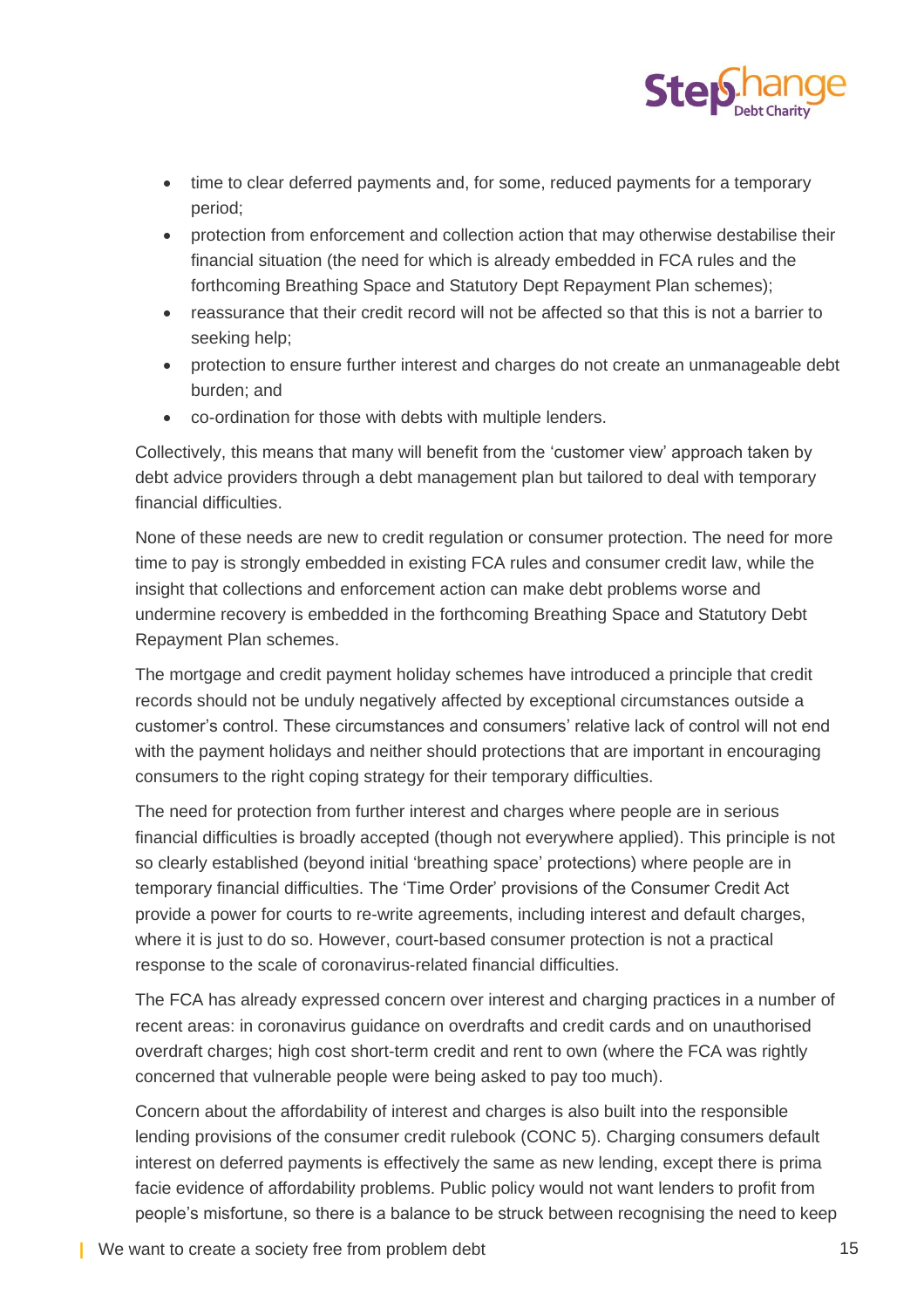

agreements open as consumer finances recover while ensuring that unaffordable debt and payment burdens do not build up.

We urge the FCA to work with stakeholders to quickly bring these protections together in a package of 'next steps' protection as payment holidays wind down. Payment holidays will not generally address the possible problems from further interest and charges accruing on deferred payments, but we urge the FCA to now do so as part of a package of next step protections.

Our evidence shows that of those taking payment holidays, 26% were in problem debt at the onset of the crisis, and 36% expect to fall behind on regular bills by the end of June. We believe there is a more general need for the FCA to ensure that borrowing through this period remains fair and affordable and that a new cohort of people do not become trapped in persistent debt. The FCA's approach should therefore be aligned with a revised approach to persistent debt and repeat overdraft use rules, ensuring that those with significant credit card or overdraft balances linked to coronavirus have a safe, affordable and fair way to resolve debt.

# **The government should provide grants to households negatively affected by coronavirus to address arrears and debt accumulated during the crisis**

Arrears and debt accumulated during the crisis will not simply unwind safely, even with extended protections in place to prevent eviction and enforcement action: repayments will substantially reduce income, exacerbating poverty; drive mental health problems and poor physical health, increasing the difficulty of economic recovery for many; and it will create a heightened risk of debt spirals through further borrowing to meet essentials. Even with an appropriate debt solution, dealing with problem debt is often a long and difficult journey.

Just as the government has established 'bounce back' loans for business, the government should now provide a fair and safe route for those who have borne the financial brunt of the crisis to get back on their feet. To provide this support, the government should set up a national financial resilience fund to provide grants to households negatively affected by coronavirus to repay arrears and debt accumulated to pay for essentials during the crisis. While there are clear challenges in operating such a scheme, these challenges are not insurmountable.

The scheme would be time-limited and bounded by the dates of lockdown conditions. Simple evidence standards can be used to assess eligibility for support: the government already has experience of establishing criteria for those affected by coronavirus for the Self-Employment Income Support Scheme. The government also has experience of making payment in arrears for qualifying essentials, for example for childcare support within Universal Credit where claimants submit receipts and invoices to evidence payments.

There is a practical imperative to extend support urgently to housing support particularly to support those at risk of eviction. So far as possible, it would be important however to include both direct debts (such as rent, council tax or utility arrears) and indirect debts, such as credit card borrowing, to pay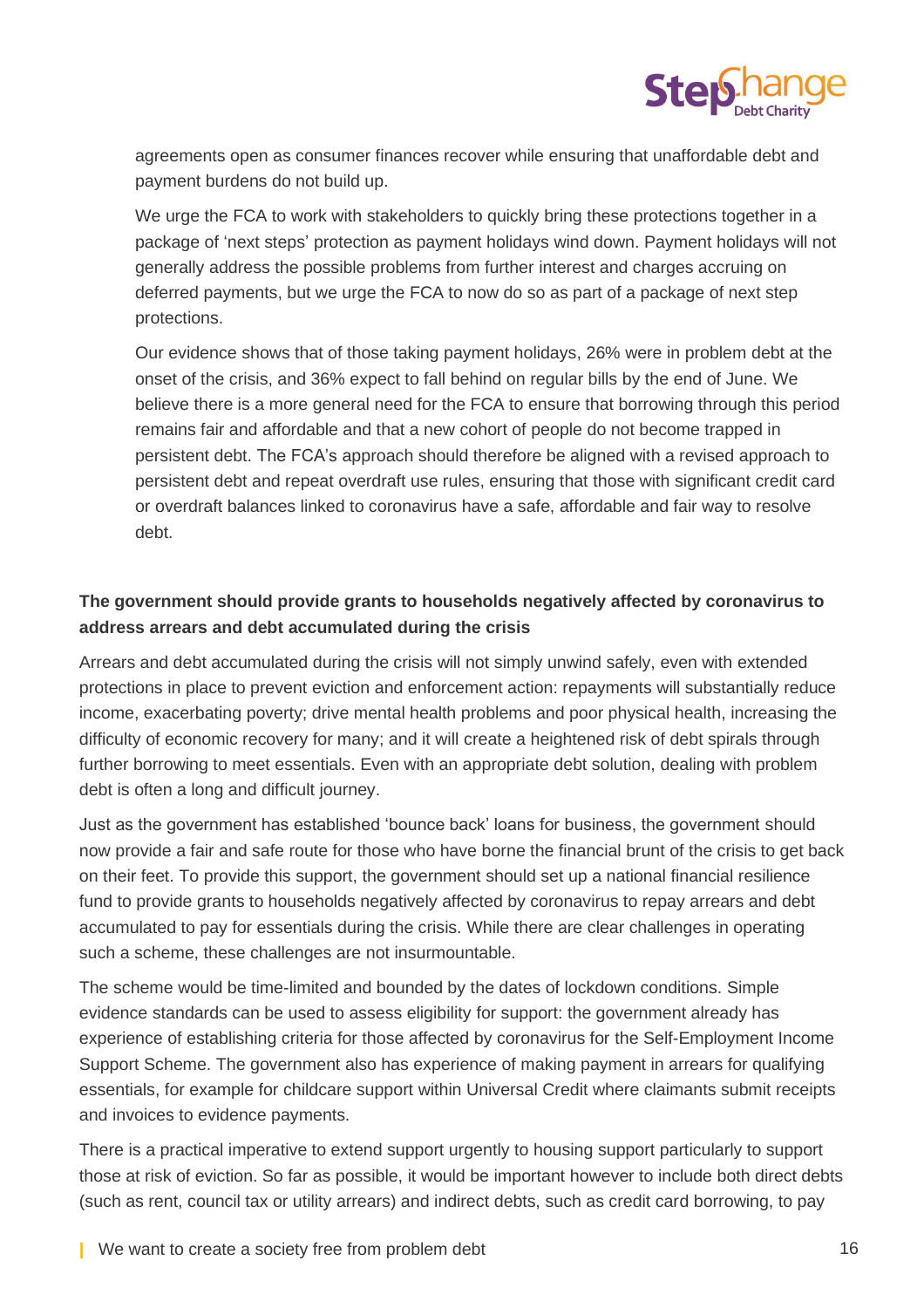

for these essentials. In addition to a question of fairness—it would appear unfair, for example, to extend support to one household in rent arrears but not another with an overdraft of an equal size used to meet rent payments—over time such debts may crystallise into urgent financial difficulty and similar risks of housing insecurity and debt crisis. Where those seeking to access a fund have borrowed or used savings to pay for essentials, they would need to show evidence of payment and of borrowing or drawing down savings of equivalent value.

The cost of repaying all arrears and debt accumulated by those negatively affected by coronavirus would be substantial: we estimate that an effective fund for those with low incomes would cost up to £5 billion.<sup>xxiv</sup> There remains, however, uncertainty over the remaining lockdown period that make estimating the cost of support difficult. It is imperative to provide support in the form of grants with no subsequent repayment for those who are financially vulnerable to prevent simply deferring hardship and financial difficulty to a later time. However, support could also be extended to a wider middleincome group by operating a fund with a student loan-style structure with up front payments and deferred, income-contingent repayments set at an affordable level.

The administrative commitment to establish a scheme is significant but the government has shown it is able to act quickly where justified. In combination with protective protocols to provide households with protection from arrears and debt, it would be possible to manage claims over a period of months. With a simple application process, this would bring managing a high volume of claims within the practical constraints of recruiting or redirecting existing staff. New infrastructure would be required but the number of staff needed would, for example, be far less than that (around 25,000 people) recruited at short notice to staff the track and trace system.

## **The government should ensure the social safety net is a source of financial resilience for struggling households**

The adequacy of support is central to supporting financial recovery among households with low incomes affected by coronavirus: StepChange has called jointly with the Trussell Trust and others for an emergency support package to support households to weather the period of social distancing. XXV Key measures include:

- increasing the local housing allowance to 50% of average rents in each area;
- increasing support for households with additional needs, such as those with children or in which someone has a disability;
- removing caps on assistance that prevent adequate help reaching households, such as the benefit cap and two child limit; and
- providing further funding and guidance for councils to ensure sufficient local support is in place through local welfare assistance schemes for those experiencing crisis.

Those exposed to hardship by the economic impact of coronavirus need to be supported in a way that provides reliable help and supports them to stabilise their financial situation. Universal Credit is the primary lever available to policy makers to help those not otherwise protected by the coronavirus income protection schemes, but does not currently work well for those affected by problem debt, with a system of advance payments that burdens new claimants with debt and unaffordable deductions. XXVi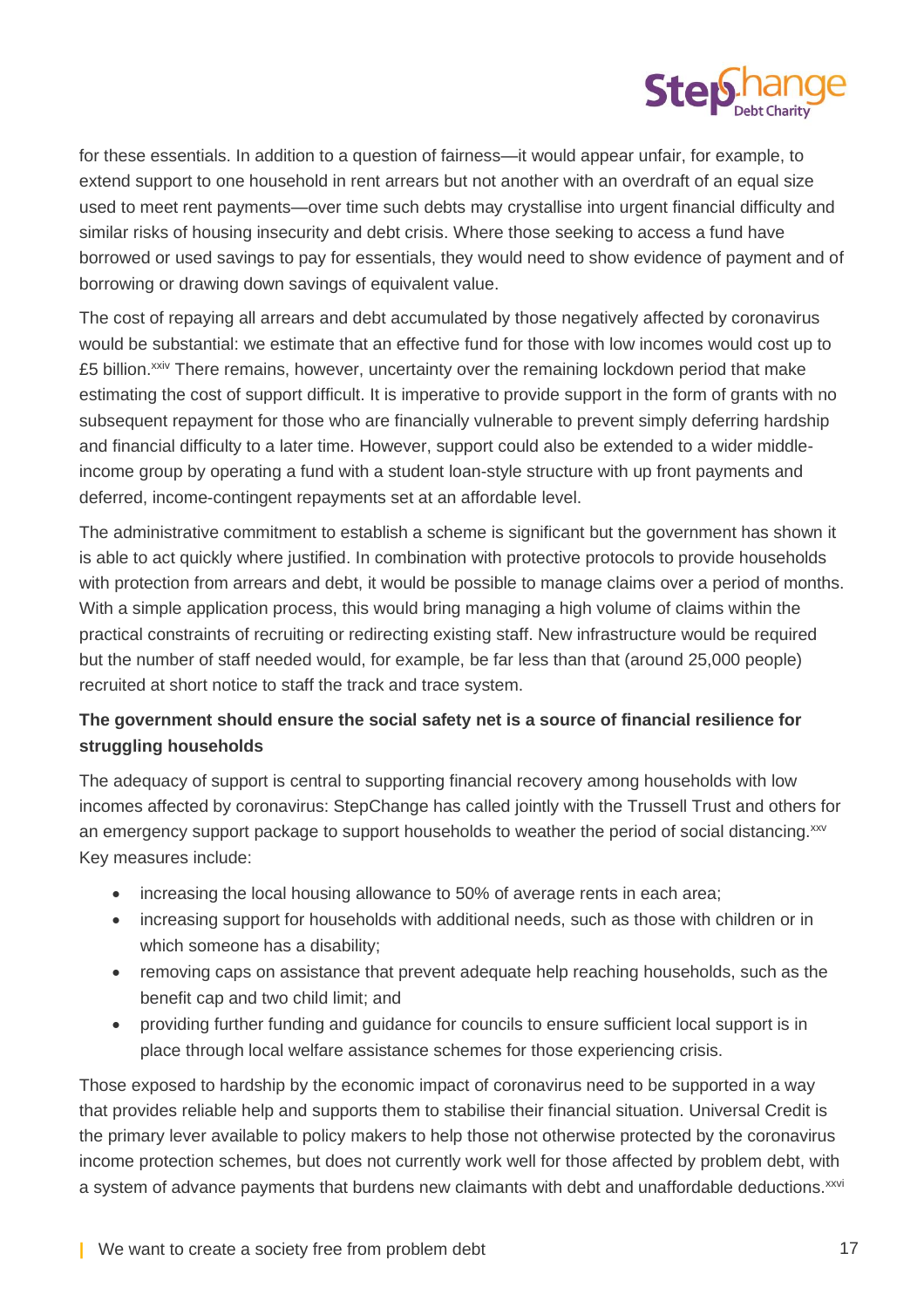

Around half of those who have sought help during the crisis through Universal Credit have taken out an advance payment (at least one million people), and many in this group will experience difficulty as a result of substantial monthly repayments of the advance. Many new claimants will also find that additional deductions, for example for the repayment of legacy benefit overpayments, reduce the value of support.

It is more urgent than ever that the government addresses the five week wait for Universal Credit. It can achieve this by:

- turning advance payments into grants, at minimum on a temporary basis; and
- suspending non-priority deductions including advances, except where claimants opt-in, and using the period of suspension to reform the deductions framework in line with the fairness principles and best practice in debt management to ensure that deductions are made fairly and affordably.xxvii

Finally, over three million households have already used unsecured credit as a de facto safety net to manage financial challenges linked to coronavirus, borrowing an estimated £3.3 billion. In many cases, this borrowing will be resolved without further difficulty. However, nearly one million people have used one or more form of high cost credit. This pattern of credit use reflects the underlying lack of financial resilience among households at the outset of the crisis, with many having little (or no) disposable income and limited savings.

Addressing the use of credit to pay for essentials is foremost about supporting households to build financial resilience through sufficient income and manageable costs. However, credit remains an important tool for households to manage and smooth unexpected or unpredictable expenses. The scale of use of high cost credit speaks of the need to provide better alternatives at greater scale.

The government has recently released £65 million from the dormant assets fund to Fair4All Finance to accelerate its programme to improve access to affordable credit (and meet other objectives to improve financial support for vulnerable people). This funding is welcome but will take time to support expanded access to credit and must be seen in the context of demand for high cost credit, which accounts for billions of pounds in lending annually.

The current crisis demands a more urgent response: the government can act quickly on its recent scoping work to develop a national no interest loan scheme, which would provide a mechanism to more directly influence access to affordable credit: the scale of borrowing during the lockdown period illustrates the scale of the potential demand for a more affordable alternative to commercial credit.

The government can also use the existing mechanism of budgeting advances within Universal Credit to extend access to interest-free loans for those with low incomes. Budgeting advances should only be extended where grants are not appropriate and must be managed carefully to avoid creating unsustainable debt burden for those who are financially vulnerable. This can be achieved by changing the way that budgeting advances are provided so that they are better suited to the needs of households with low incomes through more flexible borrowing and repayment terms. This includes removing restrictive eligibility criteria unrelated to affordability (the maximum income cap of £2,600, or £3,600 jointly for couples), allowing multiple loans (up to a maximum amount) so that the scheme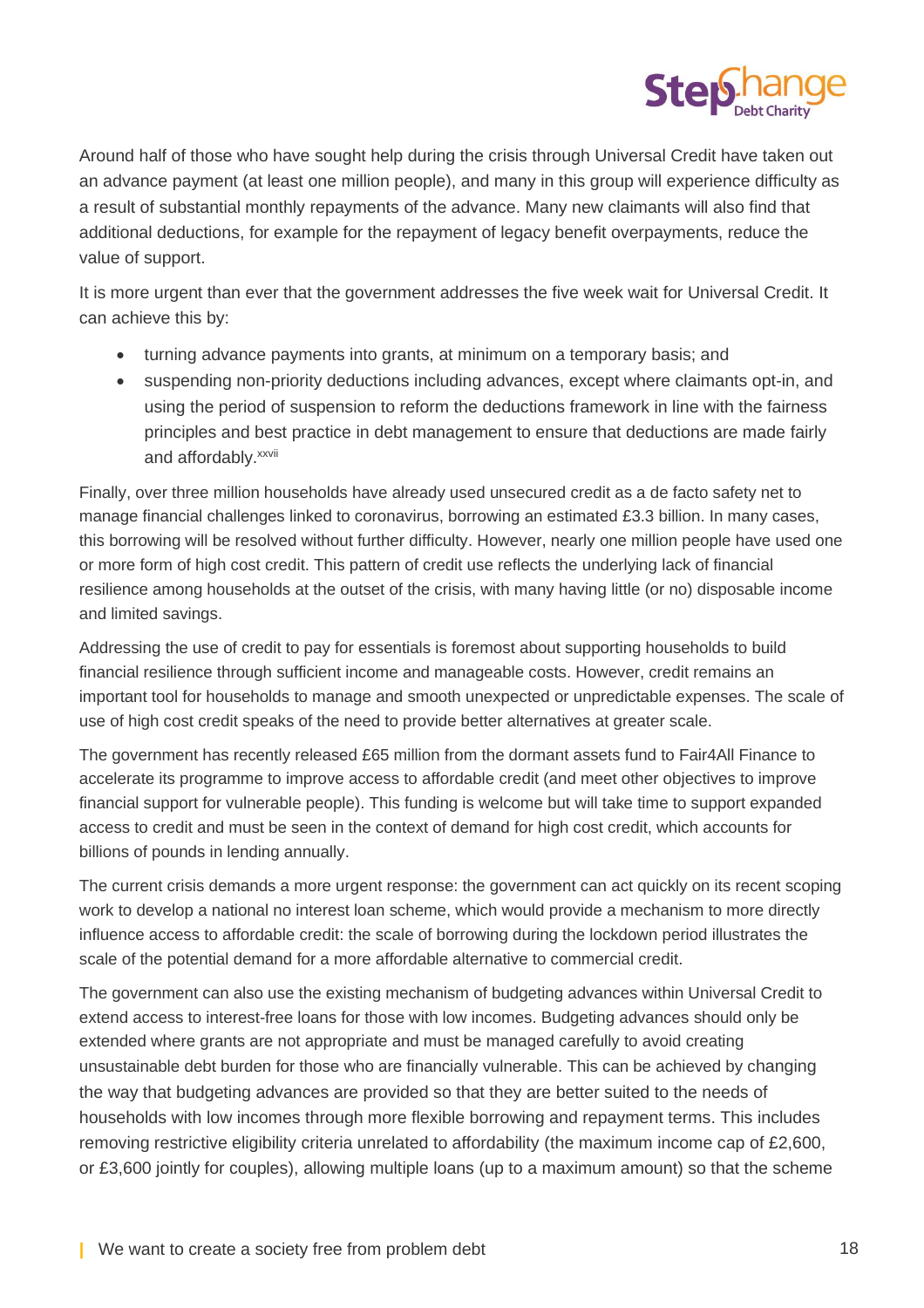

can be used to pay for low value items, and extending the maximum repayment period to at least 24 months to ensure repayments are set at an affordable level.

# Contact for further details: [policy@stepchange.org](mailto:policy@stepchange.org)

iii Large national poll conducted by YouGov Plc. Total sample size was 3,796 adults. Fieldwork was undertaken between 15 and 19 May 2020. The survey was carried out online. The figures have been weighted and are representative of all GB adults (aged 18+).

iv This includes negative impacts that are felt now, such as unemployment or a reduction in income from work, but not indirect effects such as the reduced value of pensions or investments.

<sup>v</sup> This figure is a mid-bound estimate, with an upper bound of £7.8 billion and a lower bound of £4.5 billion. vi Rent arrears include those renting in the private sector or from a local authority or housing association (but not those making a board payment); utilities include electricity, gas, water and telecoms.

vii Ground 8 (section 8) provides mandatory grounds for eviction where tenants are in arrears and would need to be suspended; section 21 would also need to be amended so that judges are not required to grant a 'no fault' possession order where a landlord has applied to the court rather than pursue steps in a pre-action protocol.

<sup>viii</sup> A small number of 'priority' deductions may need to be applied to protect a claimant against hardship or negative legal consequences (such as court fines). Claimants should also be free to opt-in to repayments where they wish to do so, for example to repay pre-existing arrears.

ix Financial Conduct Authority (2017) *The financial lives of consumers across the UK: Key findings from the FCA's Financial Lives Survey 2017*.

<sup>x</sup> ONS (2020) *[Financial resilience of households; the extent to which financial assets can cover an income](https://www.ons.gov.uk/peoplepopulationandcommunity/personalandhouseholdfinances/incomeandwealth/articles/financialresilienceofhouseholdstheextenttowhichfinancialassetscancoveranincomeshock/2020-04-02)  [shock](https://www.ons.gov.uk/peoplepopulationandcommunity/personalandhouseholdfinances/incomeandwealth/articles/financialresilienceofhouseholdstheextenttowhichfinancialassetscancoveranincomeshock/2020-04-02)*

xi StepChange (2019) *Life happens Understanding financial resilience in a world of uncertainty*

xii This includes being furloughed with a reduction in salary, a fall in income from self-employment, a reduction in hours worked, unemployment or redundancy, a fall in income due to self-isolation or care responsibilities (for adults or children). A small proportion of respondents also cited a range of 'other' reasons such as reduced income from a lodger and reduced share dividends or income from savings.

xiii Gustafsson, M. & McCurdy, C. (2020) *[Risky business: economic impacts of the coronavirus crisis](https://www.resolutionfoundation.org/app/uploads/2019/10/Risky-business.pdf) [on different groups of workers](https://www.resolutionfoundation.org/app/uploads/2019/10/Risky-business.pdf)*. London: Resolution Foundation.

xiv McNeil, C. (2020) *[Children of the Pandemic](https://www.ippr.org/research/publications/children-of-the-pandemic)*. London: IPPR.

xv Gustafsson, M. & McCurdy, C. (2020)

xvi YouGov polling. See note iii for details.

xvii StepChange (2019) *Red Card: Subprime credit cards and problem debt*

xviii This is a mid-bound estimate, with a lower bound of £729 (borrowing) and £793 (arrears) and an upper bound of £1,266 (borrowing) and £1,360 (arrears).

xix UK Finance, 29 May 2020, ['Lenders approve almost 1.5 million payment holidays on credit cards and](https://www.ukfinance.org.uk/press/press-releases/lenders-approve-almost-1.5%20million-payment-holidays)  [personal loans'](https://www.ukfinance.org.uk/press/press-releases/lenders-approve-almost-1.5%20million-payment-holidays)

xx Support through the social safety net includes an increase in the Universal Credit standard allowance of around £20 each week, and increase in local housing allowance to 30% of average rents and a £500 million hardship fund for local authorities, the majority of which must be used to extend local council tax support schemes.

xxi [www.fca.org.uk/coronavirus-support.](https://www.fca.org.uk/coronavirus-support)

xxii Royal Society for Public Health (2018) *Life on Debt Row*; National Audit Office (2018) *Tackling Problem Debt*.

xxiii Ground 8 (section 8) provides mandatory grounds for eviction where tenants are in arrears and would need to be suspended; section 21 would also need to be amended so that judges are not required to grant a 'no fault' possession order where a landlord has applied to the court rather than pursue steps in a pre-action protocol.

<sup>i</sup> Ahmed, J. and Henehan, K. (2020) *[An outstanding balance? Inequalities in the use –](https://www.resolutionfoundation.org/publications/an-outstanding-balance/) and burden – of [consumer credit in the UK](https://www.resolutionfoundation.org/publications/an-outstanding-balance/)*. London: Resolution Foundation; Sturrock, D. (2020) ['Despite short-term relief,](https://www.ifs.org.uk/publications/14820)  [households could face debt problems as a result of the coronavirus \(COVID-19\) pandemic',](https://www.ifs.org.uk/publications/14820) IFS Observation.

<sup>&</sup>lt;sup>ii</sup> Large national poll conducted by YouGov Plc. Total sample size was 4,972 adults. Fieldwork was undertaken between 28th November - 2nd December 2019. The survey was carried out online. The figures have been weighted and are representative of all GB adults (aged 18+).